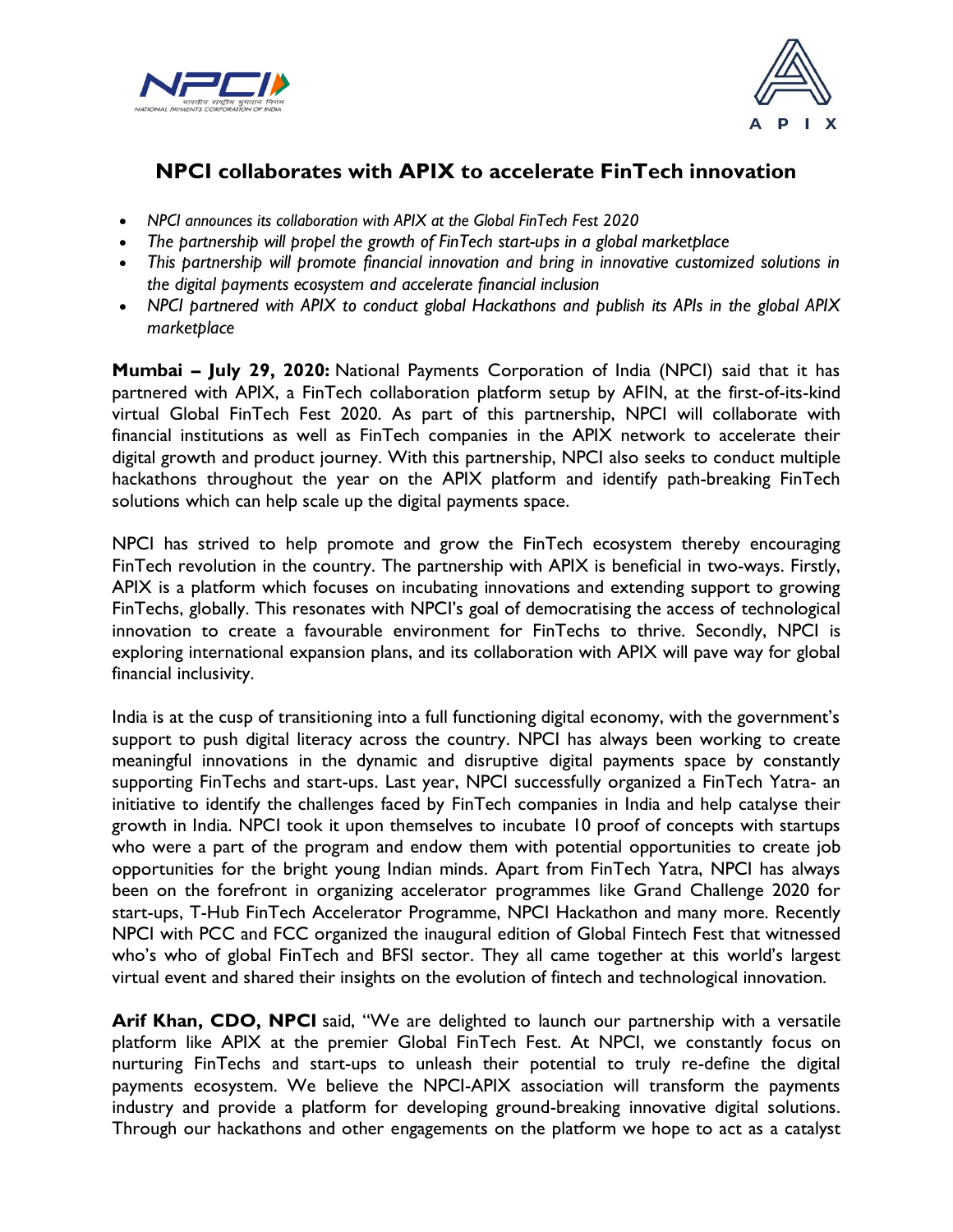



to bring in significant technological change in the fast growing BFSI and FinTech ecosystem and help create a digital tomorrow."

**Damien Pang, Deputy Chief FinTech Officer of the Monetary Authority of Singapore and board member of AFIN, said, "We are excited to have NPCI join the APIX** platform. We look forward to working closely with NPCI to achieve our common goals of driving financial innovation and inclusion for the global FinTech ecosystem. With NPCI's hackathons and APIs hosted on APIX, FinTechs will have wider opportunities to solve realworld challenges in the financial services space, and make a difference to cross-border payments."

## **About AFIN and APIX**

APIX (www.apixplatform.com) is the world's first cross-border, open-architecture API platform, where financial institutions and FinTechs can integrate and test solutions via a cloudbased architecture. Through APIX, financial institutions and FinTech firms can discover one another on a curated global marketplace, design experiments collaboratively in the sandbox and deploy innovative solutions rapidly at a lower cost.

APIX is a flagship product of the ASEAN Financial Innovation Network (AFIN), a non-profit entity formed by the Monetary Authority of Singapore, International Finance Corporation, a member of the World Bank Group, and the ASEAN Bankers Association, with the objectives of supporting financial innovation and inclusion around the world.

## **About NPCI**

National Payments Corporation of India (NPCI) was incorporated in 2008 as an umbrella organization for operating retail payments and settlement systems in India. NPCI has created a robust payment and settlement infrastructure in the country. It has changed the way payments are made in India through a bouquet of retail payment products such as [RuPay card,](https://urldefense.proofpoint.com/v2/url?u=https-3A__www.npci.org.in_product-2Doverview_rupay-2Dproduct-2Doverview&d=DwMGaQ&c=euGZstcaTDllvimEN8b7jXrwqOf-v5A_CdpgnVfiiMM&r=P2MbgmoUOq75b8lClzH_W_sj6ppQ5e2aA684qFhnpjw&m=Q5Nwpv3ruJ3Vyx-82NtgHRuBtAgp2Y0PFm7tnj06rC8&s=mBxefwRLBdVILiuZemu141PL-Q9_81xKHSRqcB2EYVY&e=) Immediate [Payment Service \(IMPS\),](https://urldefense.proofpoint.com/v2/url?u=https-3A__www.npci.org.in_product-2Doverview_imps-2Dproduct-2Doverview&d=DwMGaQ&c=euGZstcaTDllvimEN8b7jXrwqOf-v5A_CdpgnVfiiMM&r=P2MbgmoUOq75b8lClzH_W_sj6ppQ5e2aA684qFhnpjw&m=Q5Nwpv3ruJ3Vyx-82NtgHRuBtAgp2Y0PFm7tnj06rC8&s=L2WvGN0miLLHD_KesGBxBfMFs8nsUiQaz5ExuOxr_xs&e=) [Unified Payments Interface \(UPI\),](https://urldefense.proofpoint.com/v2/url?u=https-3A__www.npci.org.in_product-2Doverview_upi-2Dproduct-2Doverview&d=DwMGaQ&c=euGZstcaTDllvimEN8b7jXrwqOf-v5A_CdpgnVfiiMM&r=P2MbgmoUOq75b8lClzH_W_sj6ppQ5e2aA684qFhnpjw&m=Q5Nwpv3ruJ3Vyx-82NtgHRuBtAgp2Y0PFm7tnj06rC8&s=g_9nLK-IalVawaEWoyaKj4HopV2p8nkS3HWS7Cu2wlE&e=) [Bharat Interface for Money \(BHIM\),](https://urldefense.proofpoint.com/v2/url?u=https-3A__www.npci.org.in_product-2Doverview_bhim-2Dproduct-2Doverview&d=DwMGaQ&c=euGZstcaTDllvimEN8b7jXrwqOf-v5A_CdpgnVfiiMM&r=P2MbgmoUOq75b8lClzH_W_sj6ppQ5e2aA684qFhnpjw&m=Q5Nwpv3ruJ3Vyx-82NtgHRuBtAgp2Y0PFm7tnj06rC8&s=Bovogcb7cb7_V499DBTXDArt__agkP5ssdT4asjScUY&e=) [BHIM Aadhaar,](https://urldefense.proofpoint.com/v2/url?u=https-3A__www.npci.org.in_product-2Doverview_bhim-2Daadhaar&d=DwMGaQ&c=euGZstcaTDllvimEN8b7jXrwqOf-v5A_CdpgnVfiiMM&r=P2MbgmoUOq75b8lClzH_W_sj6ppQ5e2aA684qFhnpjw&m=Q5Nwpv3ruJ3Vyx-82NtgHRuBtAgp2Y0PFm7tnj06rC8&s=8GTnD5H5OQGEb7hZfRDlYNEOXrMAODT1WPg5zrOMl_I&e=) [National Electronic Toll Collection \(NETC FASTag\)](https://urldefense.proofpoint.com/v2/url?u=https-3A__www.npci.org.in_netc&d=DwMGaQ&c=euGZstcaTDllvimEN8b7jXrwqOf-v5A_CdpgnVfiiMM&r=P2MbgmoUOq75b8lClzH_W_sj6ppQ5e2aA684qFhnpjw&m=Q5Nwpv3ruJ3Vyx-82NtgHRuBtAgp2Y0PFm7tnj06rC8&s=oE1eIVuBVUsOV2oe2bVbv-m5VmiNj6KcgsYBzzVrALQ&e=) and [Bharat BillPay.](https://urldefense.proofpoint.com/v2/url?u=https-3A__www.npci.org.in_product-2Doverview_bharat-2Dbillpay-2Dproduct-2Doverview&d=DwMGaQ&c=euGZstcaTDllvimEN8b7jXrwqOf-v5A_CdpgnVfiiMM&r=P2MbgmoUOq75b8lClzH_W_sj6ppQ5e2aA684qFhnpjw&m=Q5Nwpv3ruJ3Vyx-82NtgHRuBtAgp2Y0PFm7tnj06rC8&s=IYrR-Il2XTeRxVb8WCgr6FwGjBeVtZZnQ2HhJ9HT6jI&e=) NPCI also launched UPI 2.0 to offer a more secure and comprehensive services to consumers and merchants.

NPCI is focused on bringing innovations in the retail payment systems through use of technology and is relentlessly working to transform India into a digital economy. It is facilitating secure payments solutions with nationwide accessibility at minimal cost in furtherance of India's aspiration to be a fully digital society.

For more information, visit: [https://www.npci.org.in/](https://urldefense.proofpoint.com/v2/url?u=https-3A__www.npci.org.in_&d=DwQGaQ&c=euGZstcaTDllvimEN8b7jXrwqOf-v5A_CdpgnVfiiMM&r=P2MbgmoUOq75b8lClzH_W_sj6ppQ5e2aA684qFhnpjw&m=Q5Nwpv3ruJ3Vyx-82NtgHRuBtAgp2Y0PFm7tnj06rC8&s=K49FlZVTgq64Rk9Bjx7aAfflvOKXcyTTgq2he1rD4zY&e=)

## **About GFF**

The Global FinTech Fest is one of the largest online FinTech meetups with a focus to bring together global leaders in the financial world, to discuss the road ahead and collaborate in ways to do business in the post-pandemic world. Organized by National Payments Corporation of